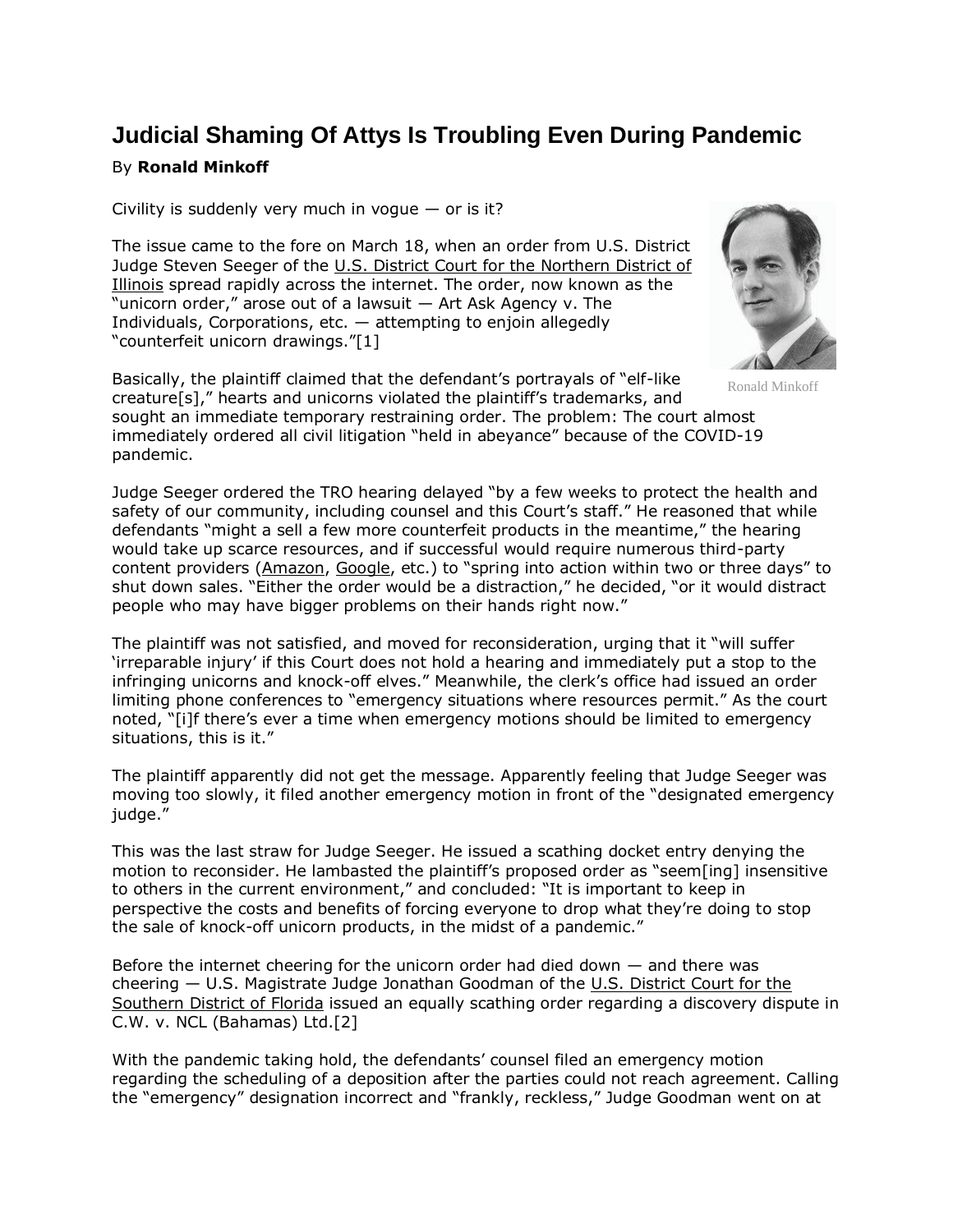length about the effects of COVID-19 ("Millions of Americans have been ordered to remain in their homes. Millions more have lost their jobs in the past two weeks."), and said it was "painfully obvious that counsel for both sides failed to keep their comparatively unimportant dispute in perspective."

Judge Goodman refused to hear the emergency motion and gave the parties an opportunity to informally resolve their dispute. But he said that regardless of whether they did so, he would hold a hearing at which the attorneys would be required "to explain their behavior in the context of the far-more important issues this court (and the entire world) is facing."

Another judge from the same federal district had a similar reaction to a defendant's refusal to agree to adjourn discovery deadlines and a trial date in light of the pandemic. ("I had to read the certification twice to make sure I was reading it correctly.") The judge, who has asked that the order remain anonymous to avoid embarrassing counsel, excoriated the plaintiff's counsel for trying to push ahead with a trial when no one knows "when the Court will be able to safely resume jury trials."

He ordered the lawyer to file a memorandum containing "all the reasons justifying his opposition," and urged that he "brush up on the concepts of karma, goodwill, grace, compassion, equity, charity, flexibility, respect, spirituality, selflessness, kindness, pubic spirit, social conscience, and empathy." Wow!

These orders can be read several ways. On one level, these judges are asking lawyers they consider clueless to wake up: "There's a pandemic going on, people, so keep things in perspective." On another, they may be raising a broader point about lawyer civility, using the pandemic as a way to express their frustration at lawyers' penchant for wasting judicial resources to resolve minor issues that could have been — and should have been — resolved informally.

I understand the desire many people have to latch on to the latter point. We all wish our adversaries were less hard-nosed and more accommodating, particularly over minor issues and small courtesies. But this public judicial shaming, even in the midst of the pandemic, is troubling for a few reasons.

First, these judges' attitudes about the pandemic are by no means universal. A colleague told me that a federal judge just over a week ago ordered her to complete discovery (start to finish) in a large federal civil case in just six months, and made clear no extension would be granted for any reason. Not much charity, flexibility or respect there.

And in England, a judge just ordered a major commercial case to be tried virtually, using remote conferencing technology, regardless of the pandemic.[3] The applications that came under such heavy fire in the unicorn order and its progeny may have met a different reception from these judges, who apparently feel that the system of justice must continue to operate through the emergency or risk being overwhelmed when business starts up again.

More importantly, it is unfair to publicly flog lawyers for doing what they are trained to do  $$ and what their clients undoubtedly wanted them to do.

We all know that the pandemic situation has been very fluid in the past several weeks, with new restrictions being imposed almost daily. We also know that some people took the threat more seriously than others.